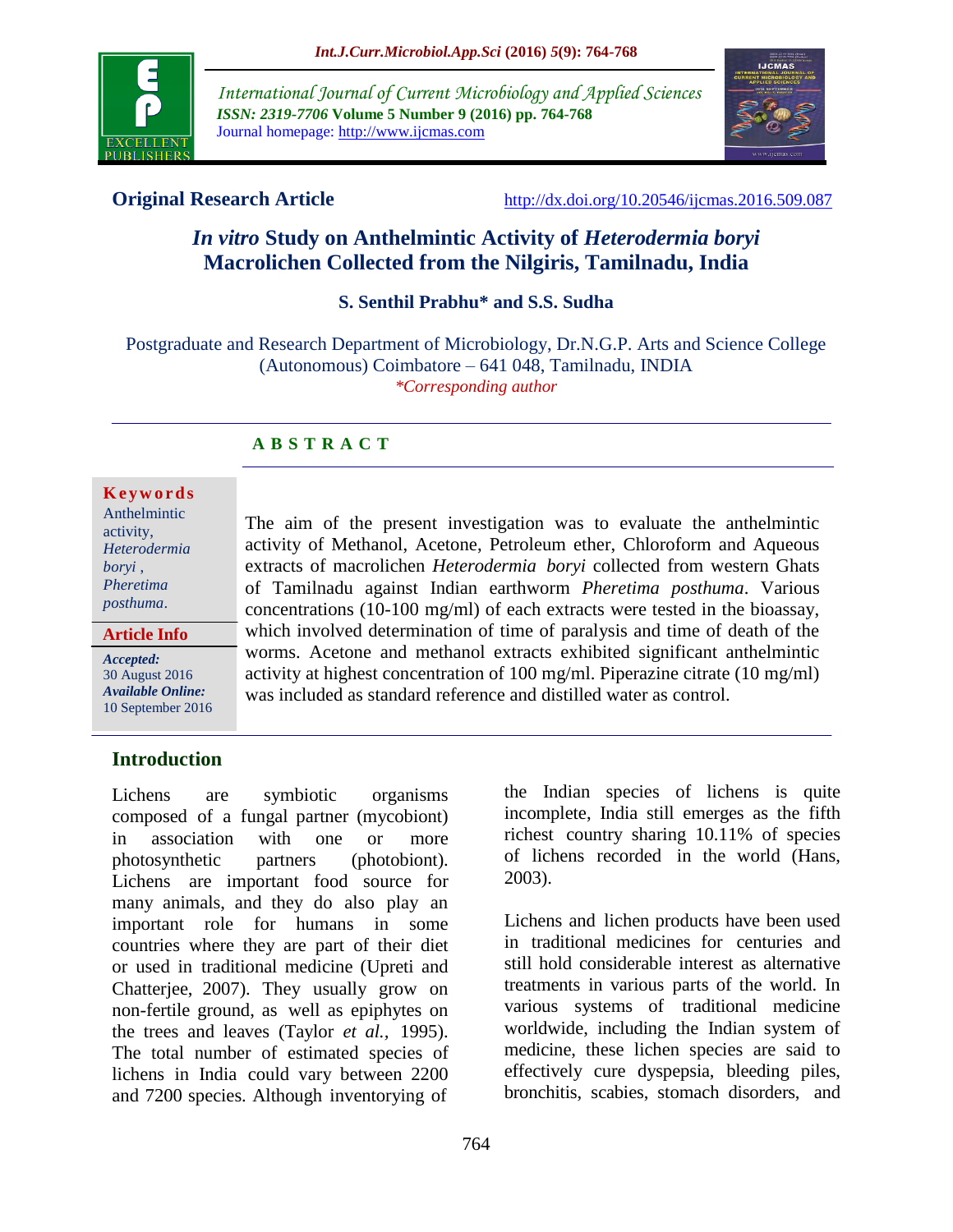many disorders of blood and heart (Saklani and Upreti, 1992; Lal and Upreti, 1995) Lichen synthesize numerous metabolites called lichen substances including aliphatic, cycloaliphatic, aromatic and terpenic components. These metabolites exert a wide variety of biological actions including antibiotic, antimycobacterial, immunomodulatory, antioxidant, cytotoxic, antiherbivore, and antitumour effects (Chand *et al.,* 2009). lichens are rich source of antimicrobial agents (Senthil Prabhu and Sudha, 2015). The various extracts of the lichen have shown a good activity against helminths (Vinayaka and Archana, 2016).

Helminthic infestations are now being recognized as a cause of chronic ill health and sluggishness amongst the children. More than half of the population in the world suffers from worm infestations of one or the other. Helminthes also affect domestic animals and livestock causing considerable economic loss. Traditional system of medicine reports the efficacy of several natural products eliminating helminthes (Pal *et al*., 2007). Helminthic infections are among the most common infections in man, affecting a large proportion of the world's population. Today, the principal mode for control of gastrointestinal parasites is based on the commercial anthelmintics. Because of the increasing anthelmintic resistance and the impact of conventional anthelmintics on the environment, it is important to look for alternative strategies against gastrointestinal nematodes (Temjenmongla, 2005).

Considering the above facts this present study was investigated the Anthelmintic potentials of various solvent extract of *Heterodermia boryi* lichen species collected from western Ghats, The Nilgiris, Tamilnadu.

## **Materials and Methods**

## **Lichen Samples**

Lichen samples were collected from various sites of Western Ghats, The Nilgiris, Tamil Nadu, and India. The collected sample identified as *Heterodermia boryi* (Fée) Kr. P. Singh & S.R. Singh, The identification of these lichens was done by performing morphological, anatomical and chemical tests (Culberson and Kristinsson, 1970; Awasthi, 2000a).

## **Preparation of lichen Extracts**

The fine dry ground thalli of lichen (50 g) were subjected for extraction using soxhlet apparatus. The extracts were filtered and concentrated under reduced pressure in rotary shaker evaporator and stored at  $4^{\circ}$ C.

#### *Anthelmintic activity of solvent extract*

The Anthelmintic assay was carried as per the method of Pal *et al*., with minor modifications. The different concentrations of Solvent extracts of *Heterodermia boryi* were evaluated for anthelmintic activity using adult Indian earthworm (*Pheretima pasthuma*) model due to its anatomical and physiological resemblance with the intestinal roundworm parasite of human beings. different concentrations of solvent extract of lichen (10, 25, 50 and 100 mg/ml) were prepared in distilled water and poured into respective labelled petriplates. Six worms of nearly equal size were introduced into each of the plates. Observations were made for the time taken to paralysis and death of individual worm. Paralysis was said to occur when the worms were not able to move even in normal saline. Death was also confirmed by dipping the worms in slightly warm water. The mortality of parasite was assumed to have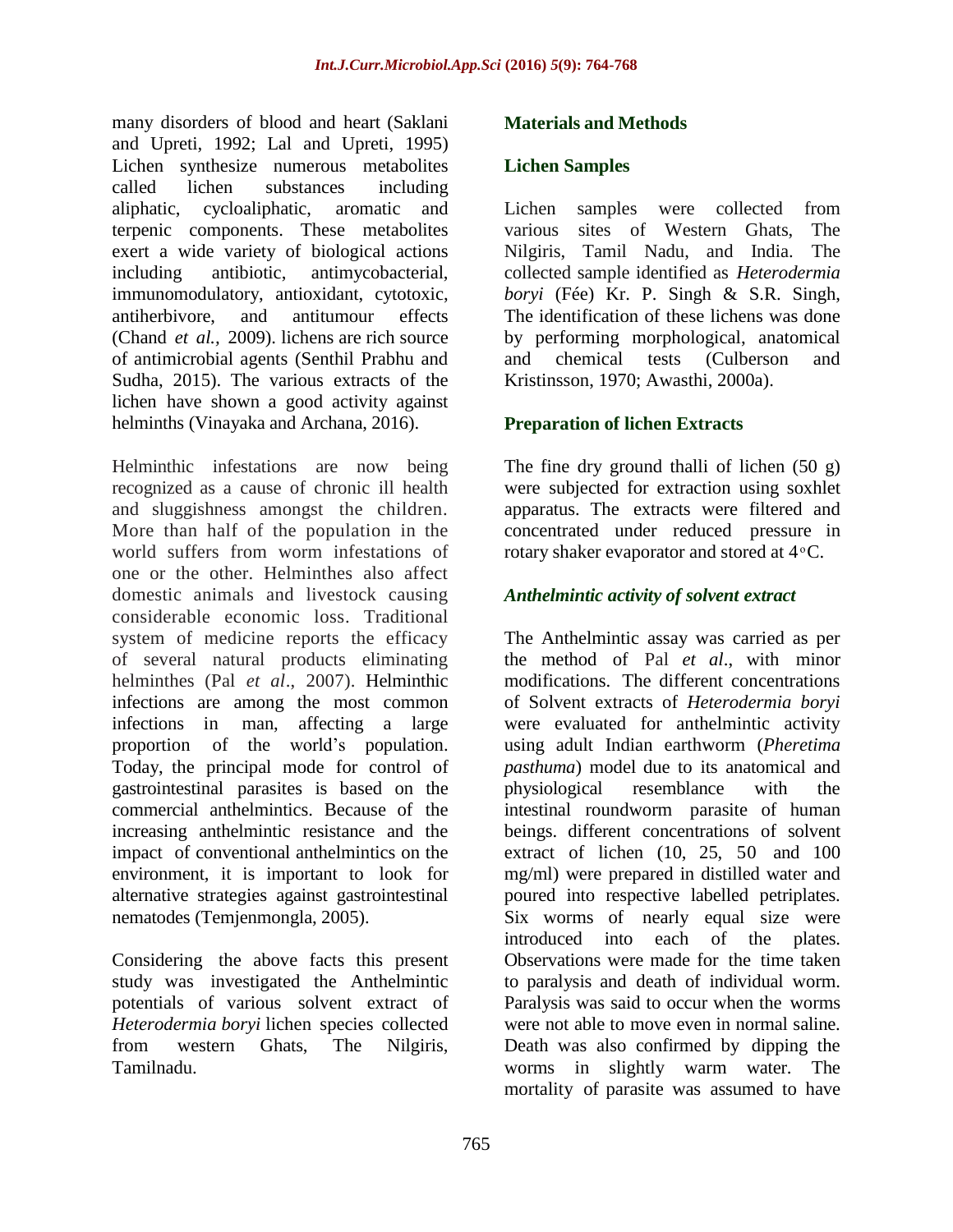occurred when all signs of movement had cease. Piperazine citrate (10mg/ml) was used as reference standard while water served as a control (Temjenmongla, 2005; Vinayaka and Archana, 2016).

#### **StatisticalAnalysis**

Data for anthelmintic study were expressed as mean  $\pm$  SD for 6 worms. All other data were expressed as mean of three independent analyses (Wayne, 2004).

#### **Results and Discussion**

In this study we have evaluated the effect of *Heterodermia boryi* extracts on earthworms. The extract showed significant wormicidal activity. Earthworms have the ability to move by ciliary movement. The

outer layer of the earthworm is a mucilaginous layer and composed of complex polysaccharides. This layer being slimy, enables the earthworm to move freely. Any damage to the mucopolysaccharide membrane will expose the outer layer and this restricts its movement and can cause paralysis. This action may lead to the death of the worm by causing damage to the mucopolysaccharide layer. This causes irritation leading to paralysis followed by death of parasite. On introduction of extract to the worms there was slight excitory activity was observed but as the moment passes the worms were got fatigue and ultimately paralysed leading to their death. Helminthic infections are among the most common infections in man, affecting a large proportion of the world's population.

**Table.1** Anthelmintic activity of different solvent extracts of Heterodermia boryi and standard drug (Piperazine citrate)

| <b>Extract</b>     | <b>Concentration</b> | Time taken for<br>paralysis<br>$(P)$ in min. | Time taken for<br>death<br>$(D)$ in min. |
|--------------------|----------------------|----------------------------------------------|------------------------------------------|
| Control<br>(Water) |                      |                                              |                                          |
| Piperazine citrate | $10$ mg/ml           | $39 \pm 0.53$                                | $48 + 0.30$                              |
|                    | 10mg/ml              | $58 \pm 0.30$                                | $90 \pm 0.51$                            |
| Methanol           | 25 mg/ml             | $45 \pm 0.30$                                | $71 \pm 0.31$                            |
|                    | $50$ mg/ml           | $39 \pm 0.34$                                | $63+0.42$                                |
|                    | $100$ mg/ml          | $21 \pm 0.14$                                | $33 + 0.34$                              |
|                    | 10mg/ml              | $42 \pm 0.00$                                | $61 \pm 0.10$                            |
|                    | 25 mg/ml             | $36 \pm 0.10$                                | $56 \pm 0.13$                            |
| Acetone            | $50$ mg/ml           | $30 \pm 0.34$                                | $48 + 0.42$                              |
|                    | $100$ mg/ml          | $19 \pm 0.14$                                | $31 \pm 0.25$                            |
|                    | 10mg/ml              | $68 + 0.20$                                  | $91 \pm 0.18$                            |
|                    | $25$ mg/ml           | $58 \pm 0.12$                                | $78 + 0.53$                              |
| Petroleum ether    | $50$ mg/ml           | $47 + 0.30$                                  | $67+0.33$                                |
|                    | $100$ mg/ml          | $31 \pm 0.33$                                | $40 \pm 0.13$                            |
| Chloroform         | 10mg/ml              | $69 \pm 0.38$                                | $93 \pm 0.31$                            |
|                    | 25 mg/ml             | $58 + 0.26$                                  | $86 \pm 0.23$                            |
|                    | $50$ mg/ml           | $49 + 0.17$                                  | $68 \pm 0.32$                            |
|                    | $100$ mg/ml          | $34 \pm 0.28$                                | $46 + 0.32$                              |
| Aqueous            | 10mg/ml              | $72 \pm 0.30$                                | $101 \pm 0.51$                           |
|                    | 25 mg/ml             | $68 \pm 0.30$                                | $79 + 0.51$                              |
|                    | $50$ mg/ml           | $58 \pm 0.34$                                | $69 \pm 0.42$                            |
|                    | $100$ mg/ml          | $48 + 0.14$                                  | $59 \pm 0.34$                            |

Values are expressed as mean ± SEM of three observations.

Parasitoses have been of concern to the medical field for centuries and the helminths

still cause considerable problems for human beings and animals. During the past few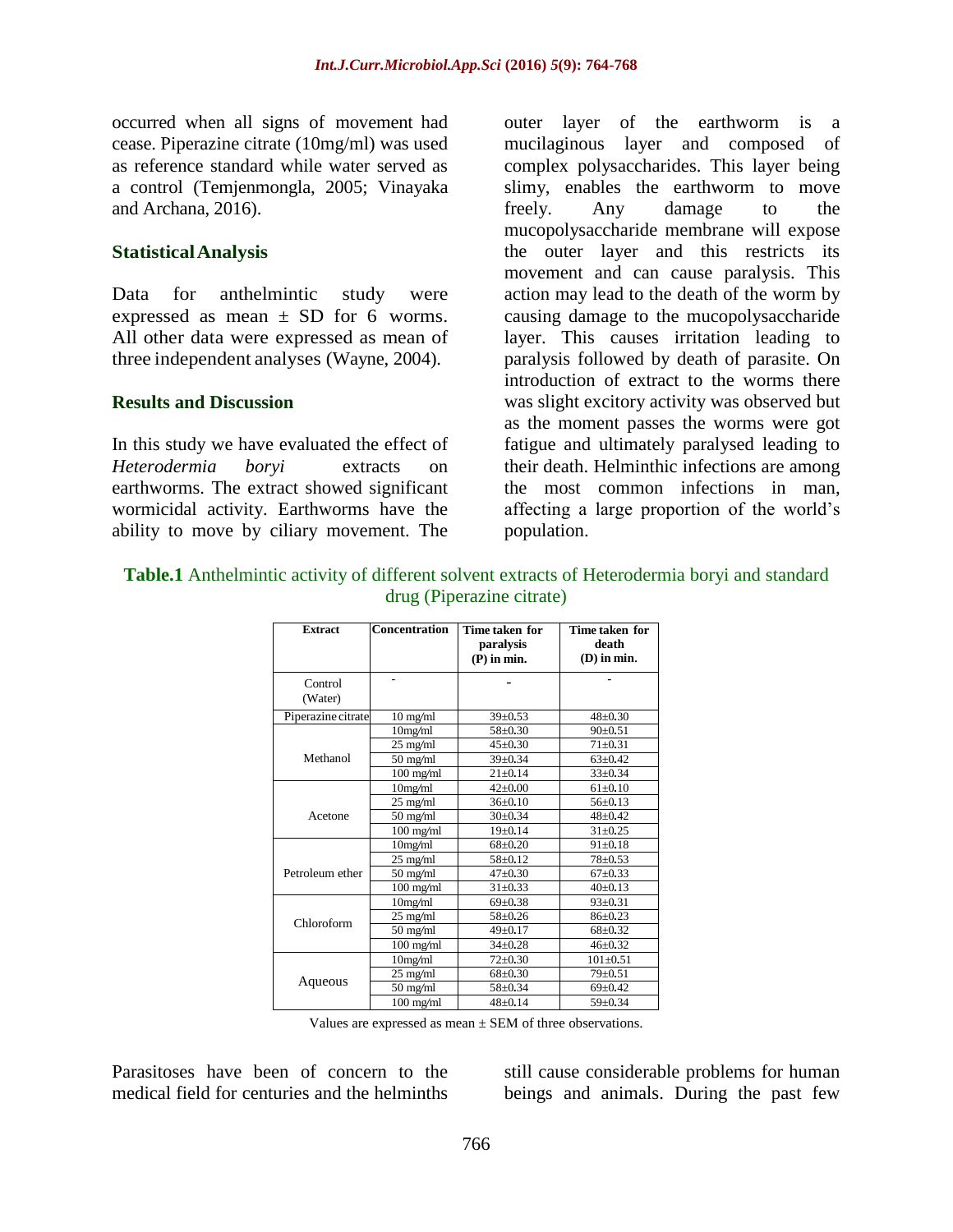decades, despite numerous advances made in understanding the mode of transmission and the treatment of these parasites, there are still no efficient products to control certain helminthes and the indiscriminate use of some drugs has generated several cases of resistance (Nunomura *et al*., 2006 ).

In this present investigation, different concentrations of various extracts lichen species shows significant anthelmintic activity. The earthworm selected for the anthelmintic activity was most sensitive to the acetone extract of *Heterodermia boryi* as can be seen in Table. 1. Dose-dependent paralysis ranging from loss of motility to loss of response to external stimuli, which eventually progressed to death. At 10, 25, 50 and 100 mg/ml concentrations paralysis was observed respectively at 42 min (10mg/ml), 36 min (25 mg/ml), 30 min (50 mg/ml) and 19min (100 mg/ml) and death at 61 min (10 mg/ml) , 56 min (25 mg/ml) 48 min (50 mg/ml) and 31 min (100 mg/ml) postexposure. Methanol Extract of lichen species also exhibited dose-dependent anthelmintic activities that caused paralysis at 58min (10 mg/ml) 45 min (25 mg/ml) 39 min (50 mg/ml) 21 min (100 mg/ml) and death at 90 min (10 mg/ml) 71 min (25 mg/ml) 63 min (50 mg/ml) 33 min (100 mg/ml) on post treatment. The Chloroform and Petroleum ether extracts also gives the significant activity aginst earthworm in minimum time exposure. Compare with the above solvent extracts acetone and methanol extracts of lichen showed higher anthelmintic activity. The Aqueous extract exhibits less activity than others (Table: 1).

The predominant effect of Piperazine citrate on worm is to cause a flaccid paralysis which results in expulsion of the worm by peristalsis. Piperazine citrate by increasing chloride ion conductance of worm muscle membrane produces hyper polarization and

reduced excitability that leads to muscle relaxation and flaccid paralysis (Niezen *et al*., 1995). Different solvent extracts of *Heterodermia boryi* demonstrated both paralysis and death of worms especially at higher concentration of 100 mg/ml in nearly same time as compared to reference drug Piperazine citrate.

In conclusion, this preliminary investigation it has been concluded that the lichen *Heterodermia boryi* is having significant anthelmintic activity, the chemical constituent present in the lichen might be a responsible for this activity. Further research is in necessary to identify the compound responsible for this activity.

# **References**

- Awasthi, D.D. 2000a. A handbook of Lichens. Bishen Singh Mahendra Pal Singh, Dehra Dun, India.
- Chand, P., Singh, M. and Rai Mayank. 2009. Antibacterial activity of some Indian Lichens. *J. Ecophysiol. Occu. Health,* 9: 23-29.
- Culberson, C.F., Kristinsson, H. 1970. A standardized method for the identification of lichen products. *J. Chromatography,* 46: 85-93.
- Hans Raj Negi. 2003. Lichens: A Valuable Bioresource for Environmental Monitoring and Sustainable Development. Resonance, 51-58.
- In vitro studies of the anthelmintic activity of Picrolemma sprucei Hook.f. (Simaroubaceae). *Acta Amazonica,* 36(3): 327-330.
- Lal, B., Upreti, D.K. 1995. Ethnobotanical notes on three Indian lichens. *Lichenologist,* 27: 77–79.
- Niezen, J.H., Waghorn, T.S., Charleston, W.A.G., Waghorn, G.C. 1995. Growth and gastrointestinal nematode